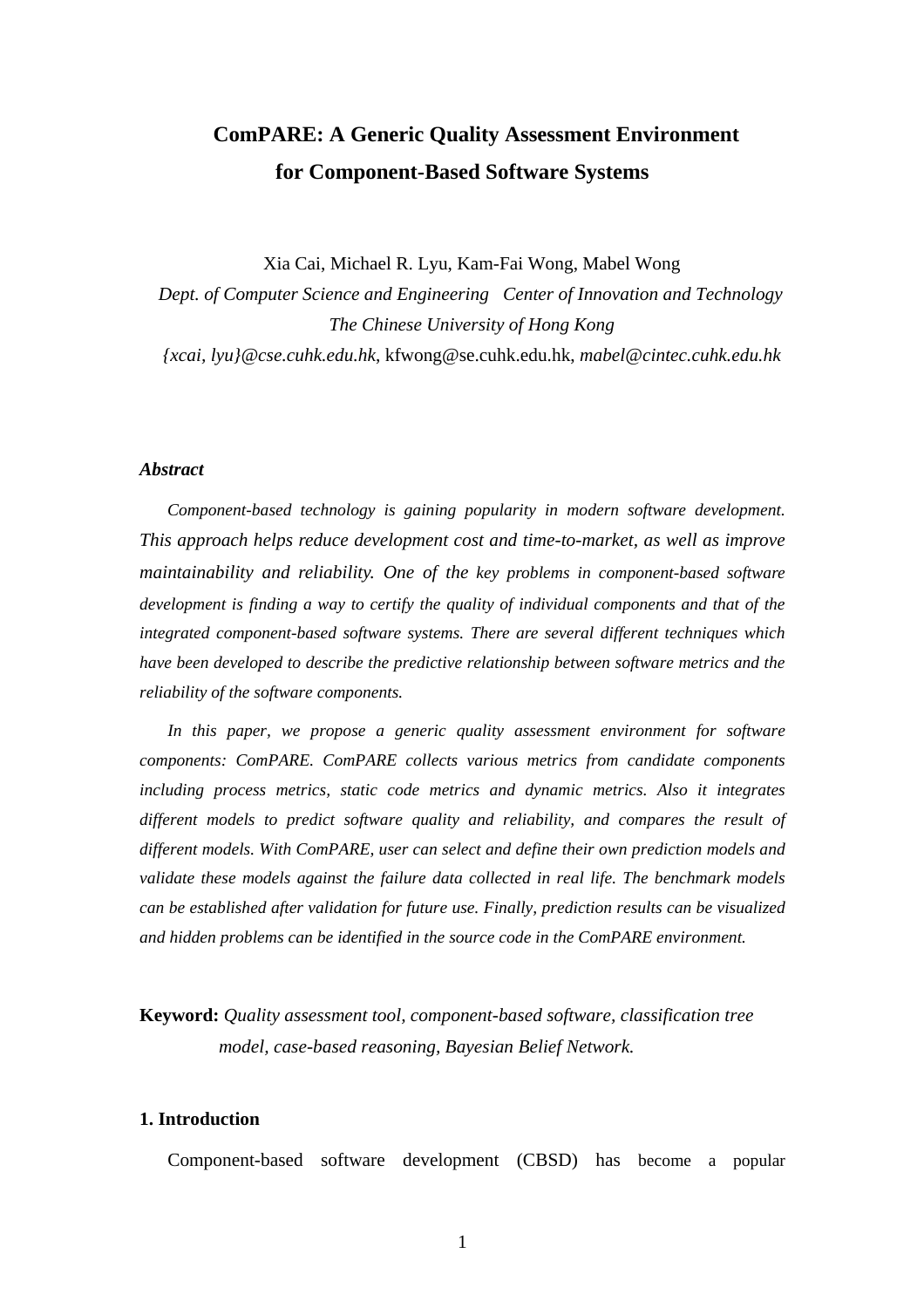methodology in developing modern software systems. It is generally considered that this approach can reduce development cost and time-to-market, and at the same time are built to improve maintainability and reliability. As CBSD is to build software systems using a combination of components including off-the-shelf components, components developed in-house and components developed contractually, the over quality of the final system greatly depends on the quality of the selected components.

We need to first measure the quality of a component before we can certify it. Software metrics are designed to measure different attributes of a software system and development process, indicating different levels of quality in the final product [1] [2]. Many metrics such as process metrics, static code metrics and dynamic metrics can be used to predict the quality rating of software components at different development phases [2][4][5]. For example, code complexity metrics, reliability estimates, or metrics for the degree of code coverage achieved have been suggested. Test thoroughness metric is also introduced to predict a component's ability to hide faults during tests [3].

In order to make use of the results of software metrics, several different techniques have been developed to describe the predictive relationship between software metrics and the classification of the software components into fault-prone and non fault-prone categories [6]. These techniques include discriminant analysis [9], classification trees [10], pattern recognition [11], Bayesian network [12], case-based reasoning (CBR) [13], and regression tree models [6]. There are also some prototype or tools [16,17,18,19] that use such techniques to automate the procedure of software quality prediction. However, these tools address only one kind of metrics, e.g., process metrics or static code metrics. Besides, they rely on only one prediction technique for the overall software quality assessment.

In this paper, we propose a Component-based Program Analysis and Reliability Evaluation (ComPARE) to evaluate the quality of software systems in componentbased programming technology. ComPARE automates the collection of different metrics, the selection of different prediction models, the formulation of user-defined models, and the validation of the established models according to fault data collected in the development process. Different from other existing tools, ComPARE takes dynamic metrics into account (such as code coverage and performance metrics), integrates them with process metrics and more static code metrics for object-oriented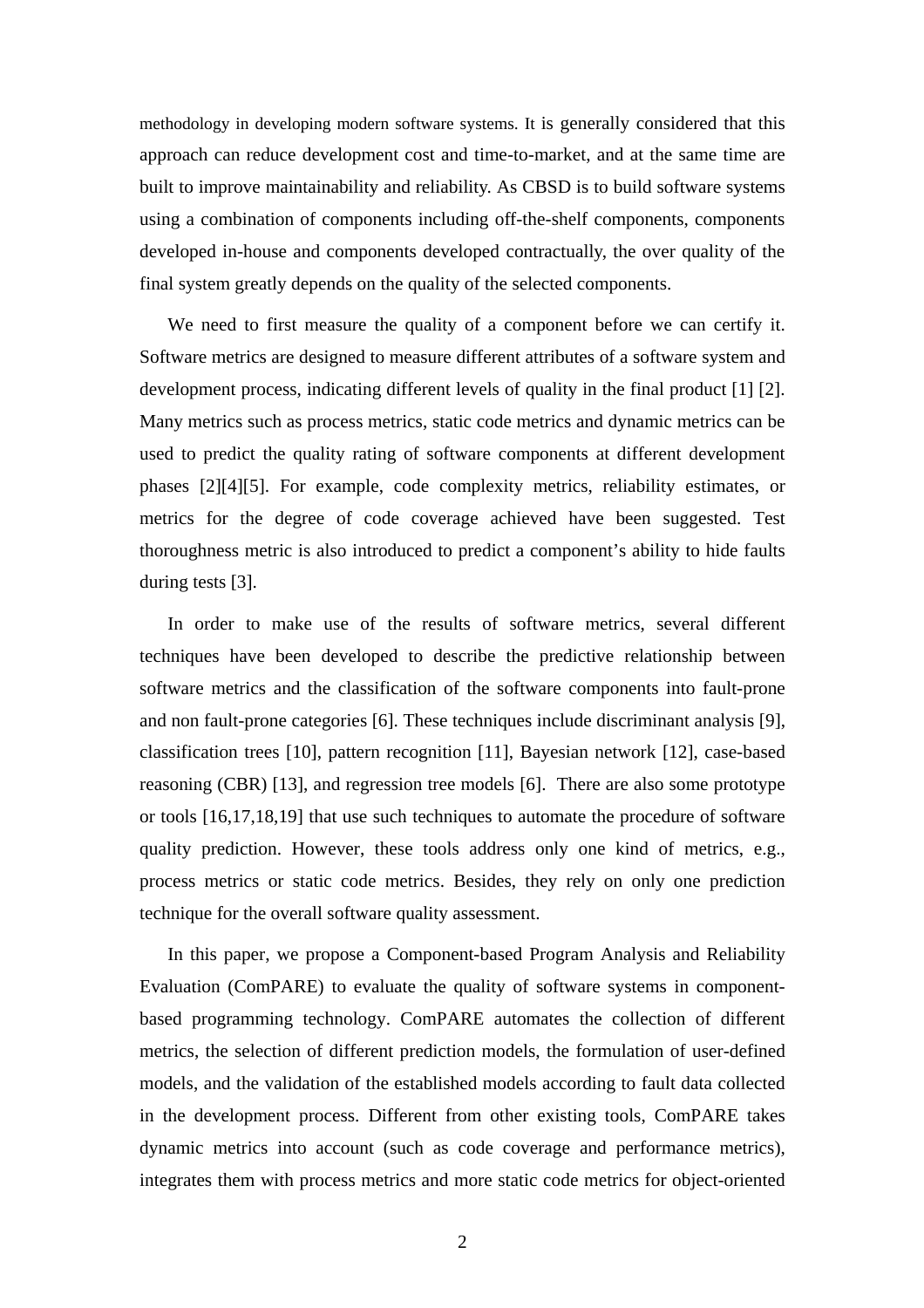programs (such as complexity metrics, coupling and cohesion metrics, inheritance metrics), and provides different models for integrating these metrics to an overall estimation with higher accuracy.

#### **2. Objective**

A number of commercial tools are available for the measurement of software metrics for object-oriented programs. Also there are off-the-shelf tools for testing or debugging software components. However, few tools can measure the static and dynamic metrics of software systems, perform various quality modeling, and validate such models against actual quality data.

ComPARE aims to provide an environment for quality prediction of software components and assess their reliability in the overall system developed using CBSD. The overall architecture of ComPARE is showed in Figure 1. First of all, various metrics are computed for the candidate components, then the users can select and weighing the metrics deemed important to quality assessment. After the models have been constructed and executed (Case Base is used in BBN model), the users can validate the selected models with failure data in real life. If users are not satisfied with the prediction, they can go back to the previous step, re-define the criteria and construct a revised model. Finally, the overall quality prediction can be displayed under the architecture of the candidate system. Results for individual components can also be displayed after all the procedures.



**Figure 1. Architecture of ComPARE**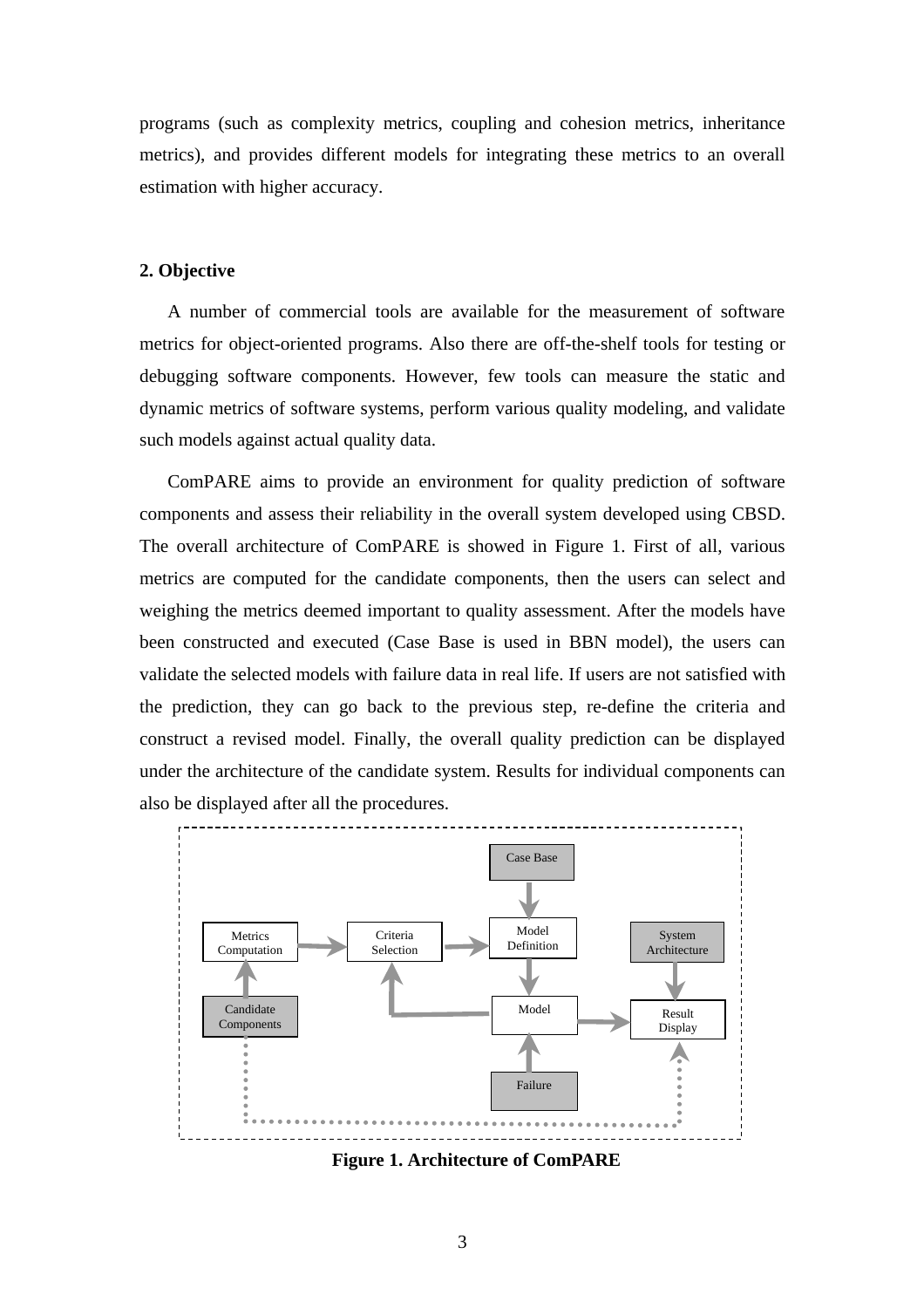The objective of ComPARE can be summarized as follows:

- 1. *To predict the overall quality by using process metrics, static code metrics as well as dynamic metrics.* In addition to complexity metrics, we use process metrics, cohesion metrics, inheritance metrics as well as dynamic metrics (such as code coverage and call graph metrics) as the input to the quality prediction models. Thus the prediction is more accurate as it is based on data from every aspect of the candidate software components.
- 2. *To integrate several quality prediction models into one environment and compare the prediction result of different models.* ComPARE integrates several existing quality models into one environment. In addition to selecting or defining these different models, user can also compare the prediction results of the models on the candidate component and see how good the predictions are if the failure data of the particular component is available.
- 3. *To define the quality prediction models interactively.* In ComPARE, there are several quality prediction models that users can select to perform their own predictions. Moreover, the users can also define their own model. For example, if the users want to define their own tree models, they can select the metrics and the parameters associated with the final tree models. The users can also validate their own models by the evaluation procedure.
- 4. *To display quality of components by different categories.* Once the metrics are computed and the models are selected, the overall quality of the component can be displayed according to the category it belongs to. Program modules with problems can also be identified.
- 5. *To validate reliability models defined by user against real failure data (change report*). Using the validation criteria, the result of the selected quality prediction model can be compared with failure data in real life. The user can redefine their models according to the comparison.
- 6. *To show the source code with potential problems at line-level granularity. ComPARE* can identify the source code with high risk (i.e., the code that is not covered by test cases) at line-level granularity. This can help the users to locate high risk program modules or portions promptly and conveniently.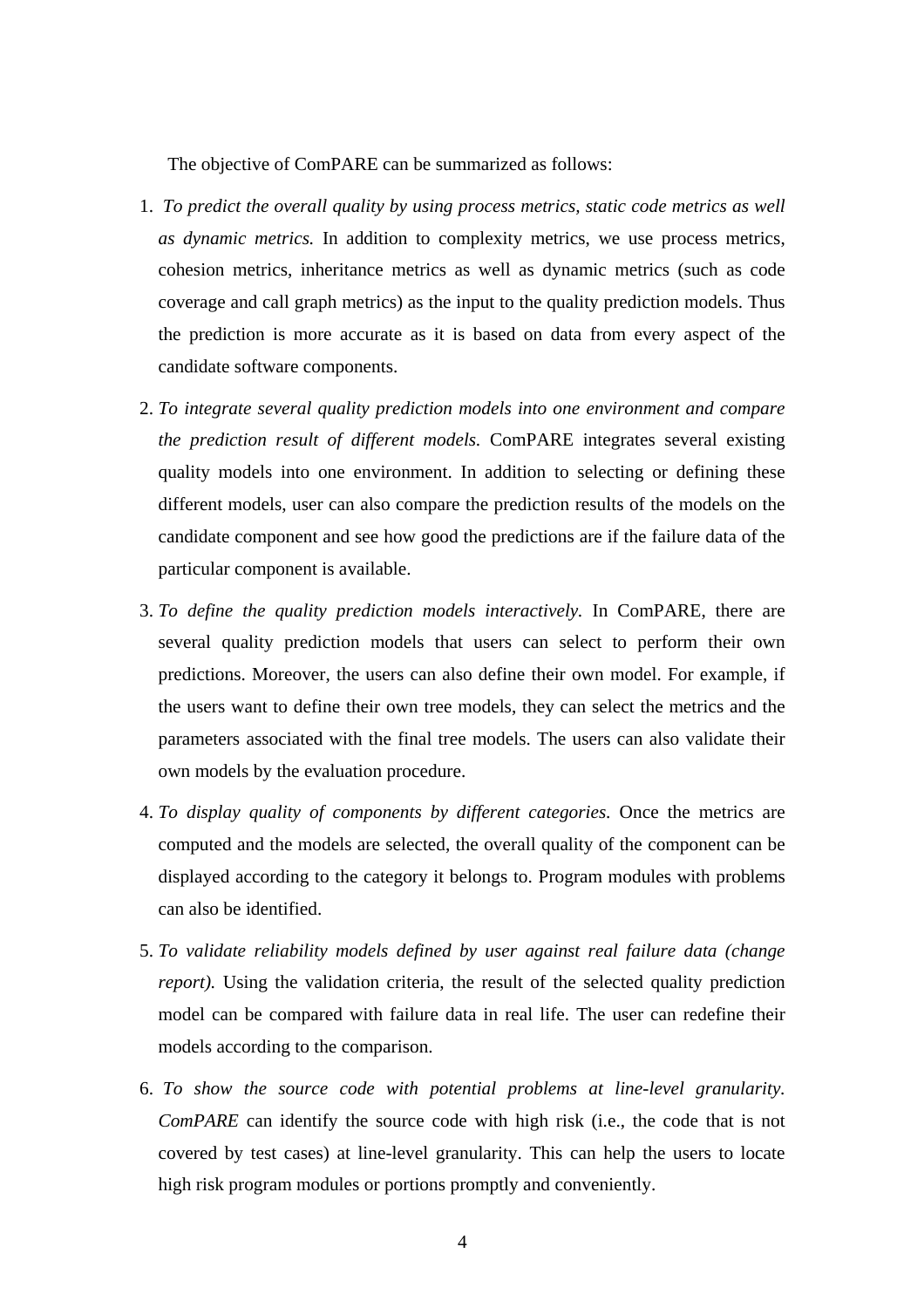7. *To adopt commercial tools in accessing software data related to quality attributes.*  We adopt Metamata [7] and Jprobe [8] suites to measure the different metrics for the candidate components. These two tools, including metrics, audits, debugging, as well as code coverage, memory and deadlock detected, are commercially available in the component-based program testing market.

### **3. Metrics Used in ComPARE**

Process metrics as well as product metrics are computed and collected in ComPARE. Also static metrics and dynamic metrics are used to give an overall quality prediction. The metrics in ComPARE are also widely used in previous software quality prediction tools from software engineering research community. The process metrics we select are listed in Table 1 [18,19].

| <b>Metric</b>        | <b>Description</b>                                  |
|----------------------|-----------------------------------------------------|
| Time                 | Time spent from the design to the delivery (months) |
| Effort               | The total human resources used (man*month)          |
| <b>Change Report</b> | Number of faults found in the development           |

**Table 1. Process Metrics** 

As we perceive Object-Oriented (OO) techniques are essential in the CBSD approach, we select static code metrics according to the most important features in OO programs: complexity, coupling, inheritance and cohesion. They are listed in Table 2 [7, 21, 22]. The dynamic metrics encapsulate measurement of the features of components when they are executed. Table 3 shows the details description of the dynamic metrics.

 The process, static and dynamic metrics we select are also available from some commercial tools, e.g., Metamata Suite [7] and Jprobe Testing Suite [8]. We will measure and apply these metrics in ComPARE.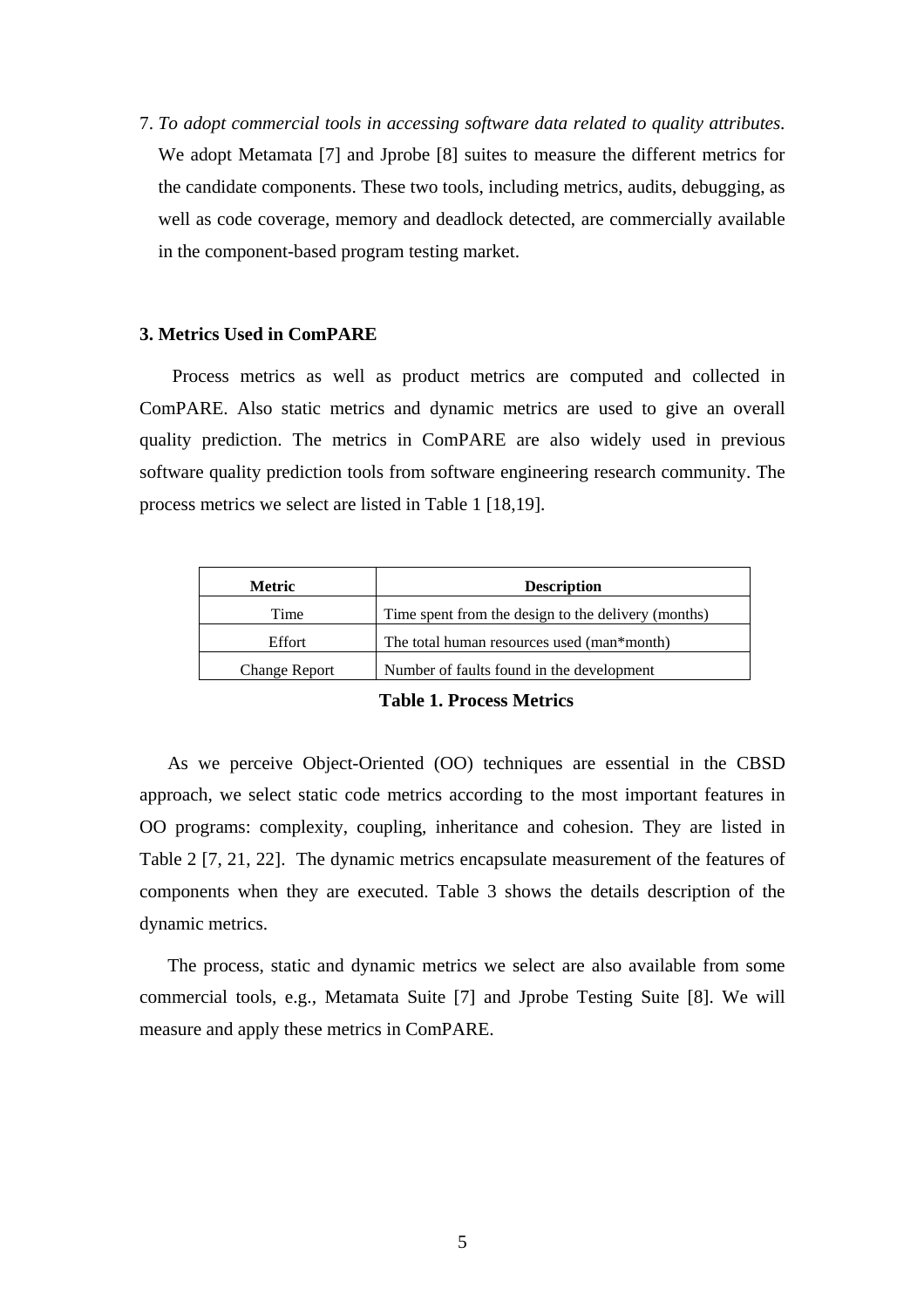| <b>Abbreviation</b>                           | <b>Description</b>                                                                                                                                                                                                                                                                                                                |
|-----------------------------------------------|-----------------------------------------------------------------------------------------------------------------------------------------------------------------------------------------------------------------------------------------------------------------------------------------------------------------------------------|
| Lines of Code (LOC)                           | Number of lines in the components including the<br>statements, the blank lines of code, the lines of<br>commentary, and the lines consisting only of syntax<br>such as block delimiters.                                                                                                                                          |
| <b>Cyclomatic Complexity</b><br>(CC)          | A measure of the control flow complexity of a method or constructor. It<br>counts the number of branches in the body of the method, defined by<br>the number of WHILE statements, IF statements, FOR statements, and<br>CASE statements.                                                                                          |
| Number of Attributes<br>(NA)                  | Number of fields declared in the class or interface.                                                                                                                                                                                                                                                                              |
| Number Of Classes<br>(NOC)                    | Number of classes or interfaces that are declared. This is usually 1, but<br>nested class declarations will increase this number.                                                                                                                                                                                                 |
| Depth of Inheritance Tree<br>(DIT)            | Length of inheritance path between the current class and the base class.                                                                                                                                                                                                                                                          |
| Depth of Interface<br>Extension Tree (DIET)   | The path between the current interface and the base interface.                                                                                                                                                                                                                                                                    |
| Data Abstraction<br>Coupling (DAC)            | Number of reference types that are used in the field<br>declarations of the class or interface.                                                                                                                                                                                                                                   |
| Fan Out (FANOUT)                              | Number of reference types that are used in field declarations, formal<br>parameters, return types, throws declarations, and local variables.                                                                                                                                                                                      |
| Coupling between Objects<br>(CO)              | Number of reference types that are used in field declarations, formal<br>parameters, return types, throws declarations, local variables and also<br>types from which field and method selections are made.                                                                                                                        |
| <b>Method Calls</b><br>Input/Output (MCI/MCO) | Number of calls to/from a method. It helps to analyze the coupling<br>between methods.                                                                                                                                                                                                                                            |
| Lack of Cohesion Of<br>Methods (LCOM)         | For each pair of methods in the class, the set of fields each of them<br>accesses is determined. If they have disjoint sets of field accesses then<br>increase the count P by one. If they share at least one field access then<br>increase Q by one. After considering each pair of methods,<br>LCOM = $(P > 0)$ ? $(P - 0)$ : 0 |

**Table 2. Static Code Metrics** 

| <b>Metric</b>             | <b>Description</b>                                                                                                                                                                                                                                                                       |
|---------------------------|------------------------------------------------------------------------------------------------------------------------------------------------------------------------------------------------------------------------------------------------------------------------------------------|
| <b>Test Case Coverage</b> | The coverage of the source code when executing the given test cases. It<br>may help to design effective test cases.                                                                                                                                                                      |
| Call Graph metrics        | The relationships between the methods, including method time (the<br>amount of time the method spent in execution), method object count (the<br>number of objects created during the method execution) and number of<br>calls (how many times each method is called in you application). |
| Heap metrics              | Number of live instances of a particular class/package, and the memory<br>used by each live instance.                                                                                                                                                                                    |

## **Table 3. Dynamic Metrics**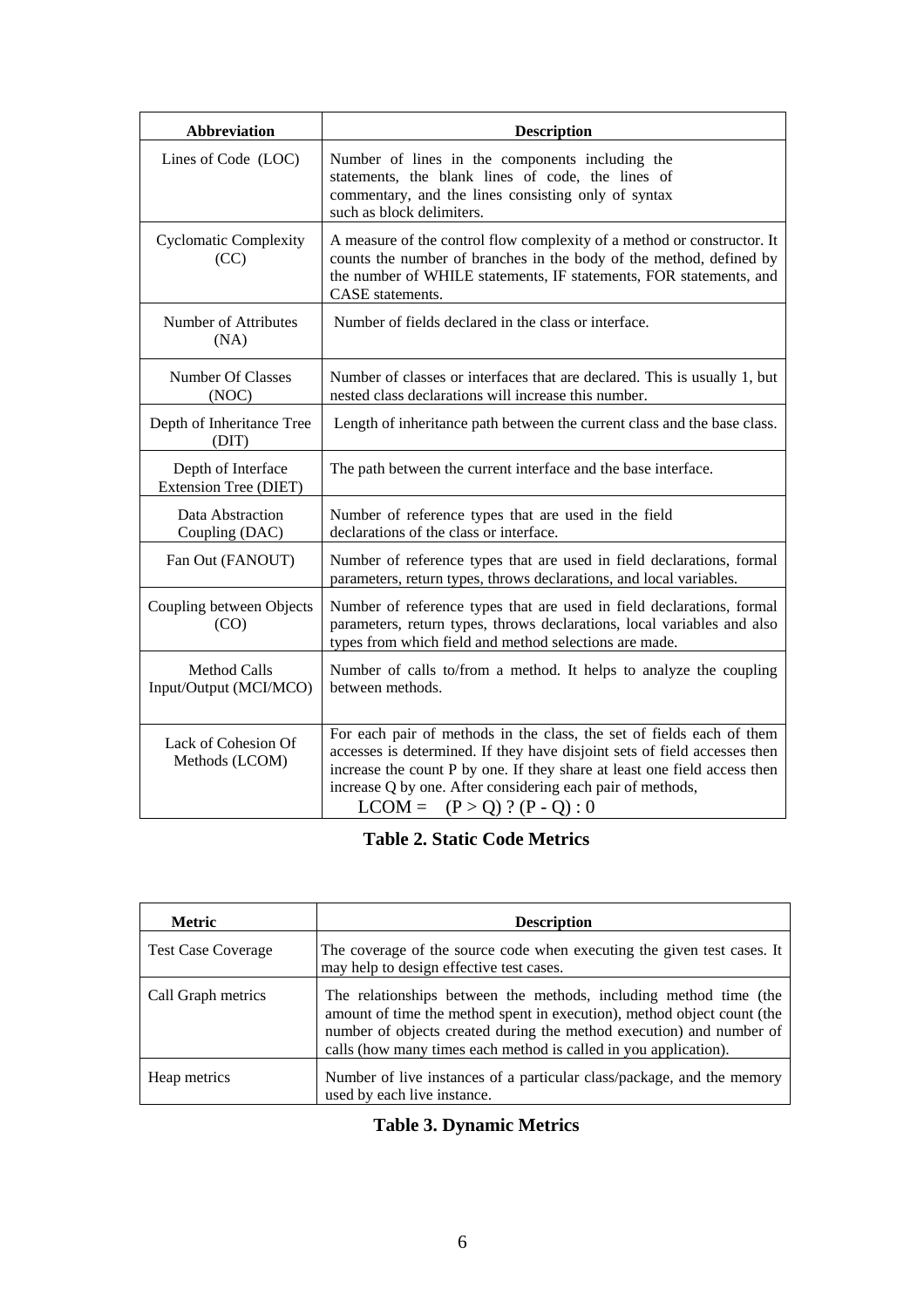## **4. Models Definition**

In order to predict the quality of different software components, several techniques have been developed to classify software components according to their reliability [6]. These techniques include discriminant analysis [9], classification trees [10], pattern recognition [11], Bayesian network [12], case-based reasoning (CBR) [13] and regression tree model [6]. In ComPARE, we integrate five types of models to evaluate the quality of the software components for an overall CBSD system evaluation. User can customize these models and compare the prediction results from different tailor-made models.

#### **4.1 Summation Model**

This model gives a prediction by simply adding all the metrics selected and weighted by a user. The user can validate the result by real failure data, and then benchmark the result. Later when new components are included, the user can predict their quality according to their differences from the benchmarks. The concept of summation model can be summarized as the following:

$$
Q = \sum_{i=1}^{n} \alpha_i m_i \tag{1}
$$

where m<sub>i</sub> is the value of one particular metric,  $\alpha_i$  is its corresponding weighting factor, n is the number of metrics, and Q is the overall quality mark.

## **4.2 Product Model**

 Similar to the summation model, the product model multiplies all the metrics selected and weighted by the user and the resulting value indicates the level of quality of a given component. Similarly, the user can validate the result by real failure data, and then determine the benchmark for later usage. The concept of product model is shown as the following:

$$
Q = \prod_{i=1}^{n} m i
$$
 (2)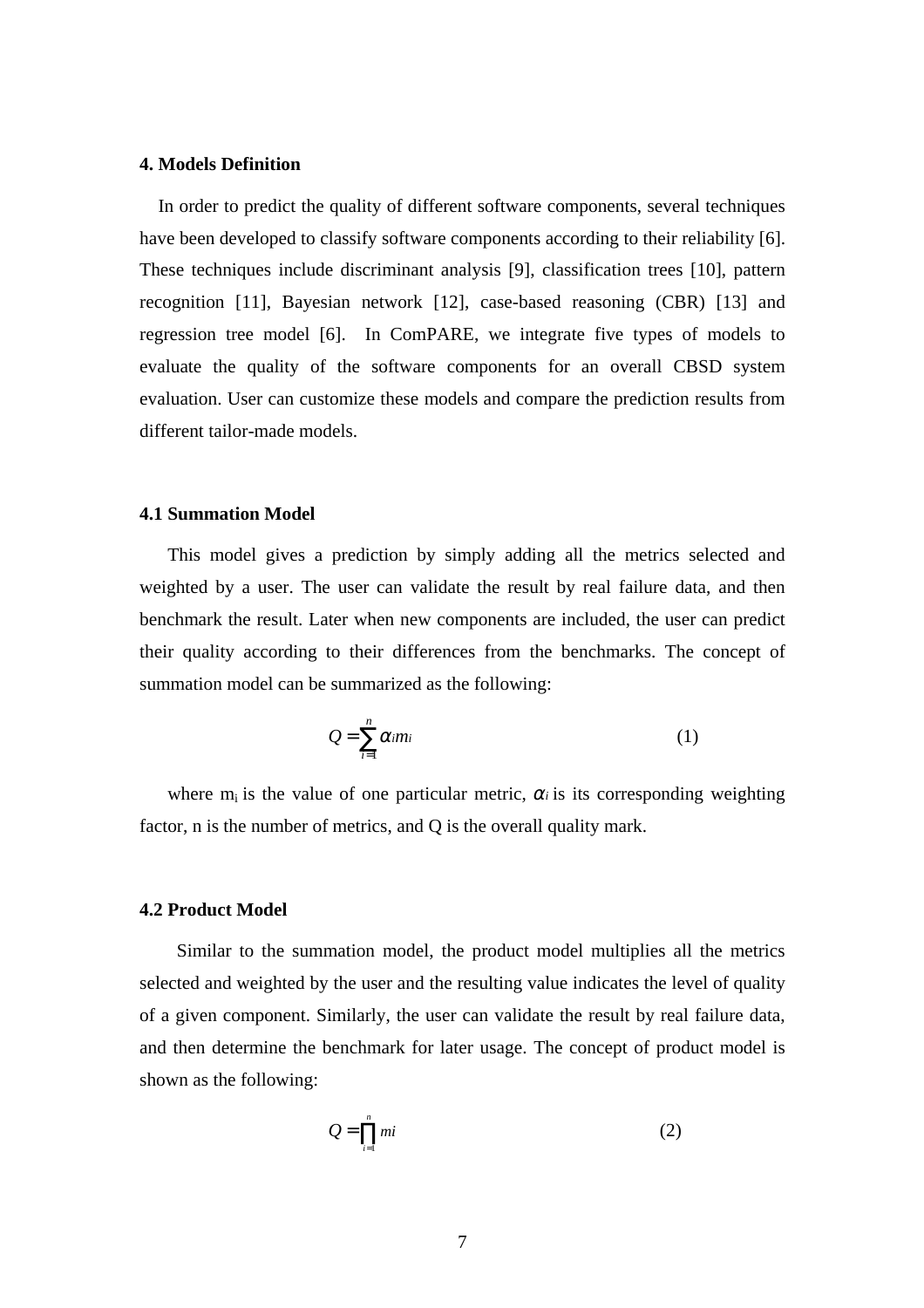where  $m_i$  is the value of one particular metric, n is the number of metrics, and Q is the overall quality mark. Note that mis are normalized as a value which is close to 1, so that none of them will dominate the result.

#### **4.3 Classification Tree Model**

Classification tree model [14] is to classify the candidate components into different quality categories by constructing a tree structure. All the candidate components are leaves in the tree. Each node of the tree represents a metric (or a composed metric calculated by other metrics) of a certain value. All the children of the left sub tree of the node represent those components whose value of the same metric is smaller than the value of the node, while all the children of the right sub tree of the node are those components whose value of the same metric is equal to or larger than the value of the node.

In ComPARE, a user can define the metrics and their value at each node from the root to the leaves. Once the tree is constructed, a candidate component can be directly classified by following the threshold of each node in the tree until it reaches a leaf node. Again, the user can validate and evaluate the final tree model after its definition. Below is an example of the outcome of a tree model. At each node of the tree there are metrics and values, and the leaves represent the components with certain number of predicted faults in the classification result.



**Figure 2. An example of classification tree model** 

#### **4.4 Case-Based Reasoning Model**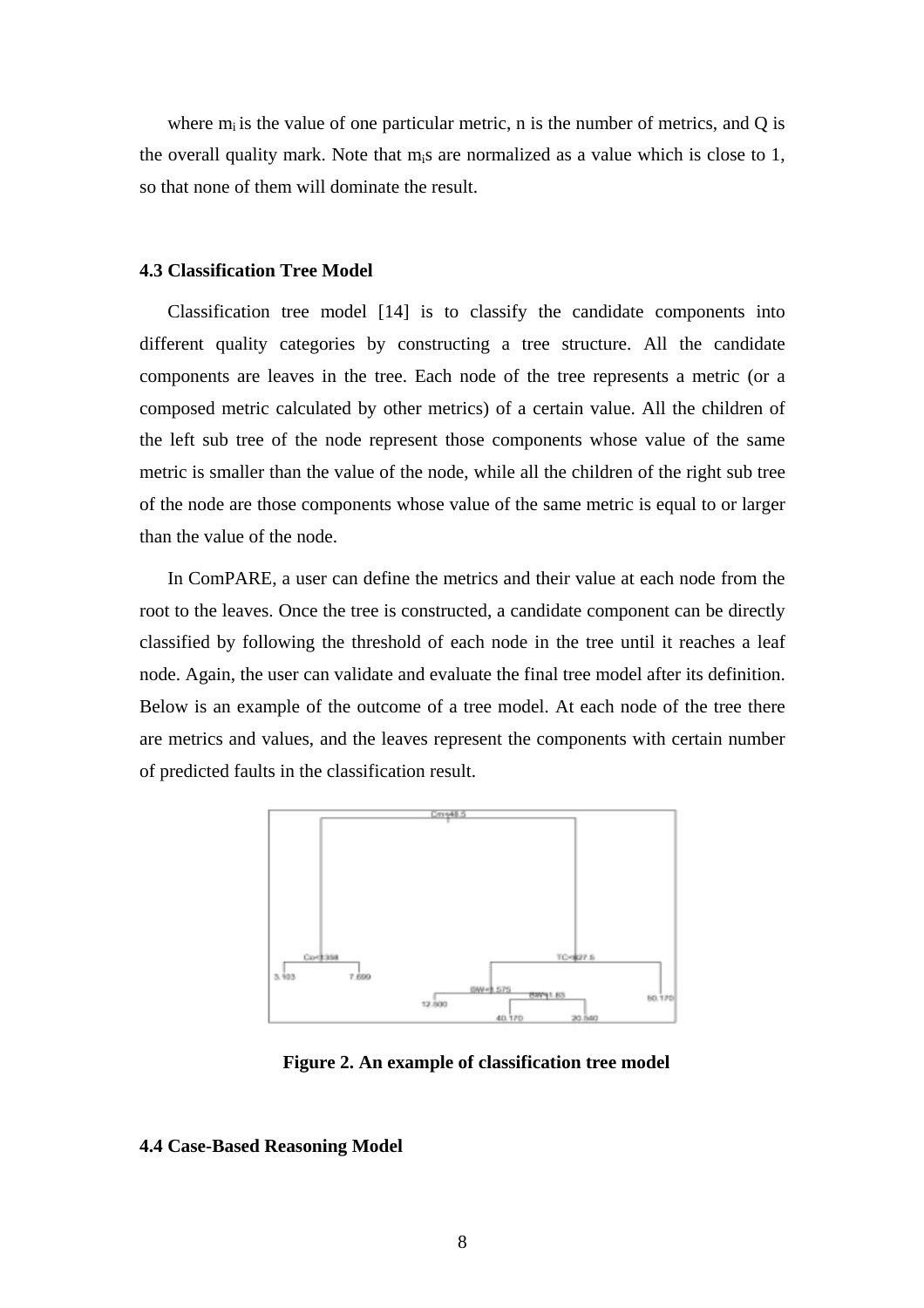Case-based reasoning (CBR) has been proposed for predicting the quality of software components [13]. A CBR classifier uses previous "similar" cases as the basis for the prediction. Previous cases are stored in a case base. Similarity is defined in terms of a set of metrics. The major conjecture behind this model is that the candidate component that has a similar structure to the components in the case base will inherit a similar quality level.

A CBR classifier can be instantiated in different ways by varying its parameters. But according to the previous research, there is no significant difference in prediction validity when using any combination of parameters in CBR. So we adopt the simplest CBR classifier modeling with Euclidean distance, z-score standardization [13], but no weighting scheme. Finally, we select the single, nearest neighbor for the prediction purpose.

#### **4.5 Bayesian Network Model**

Bayesian networks (also known as Bayesian Belief Networks, BBN) is a graphical network that represents probabilistic relationships among variables [12]. BBNs enable reasoning under uncertainty. Besides, the framework of Bayesian networks offers a compact, intuitive, and efficient graphical representation of dependence relations between entities of a problem domain. The graphical structure reflects properties of the problem domain directly, which provides a tangible visual representation as well as a sound mathematical basis in Bayesian probability [15]. The foundation of Bayesian networks is the following theorem known as Bayes' Theorem:

$$
P(H|E,c) = \frac{P(H|c)P(E|H,c)}{P(E|c)}
$$
(3)

where H, E, c are independent events, P is the probability of such event under certain circumstances.

With BBNs, it is possible to integrate expert beliefs about the dependencies between different variables and to propagate consistently the impact of evidence on the probabilities of uncertain outcomes, such as "unknown component quality". Details of the BBN model for quality prediction can be found in [12]. Users can also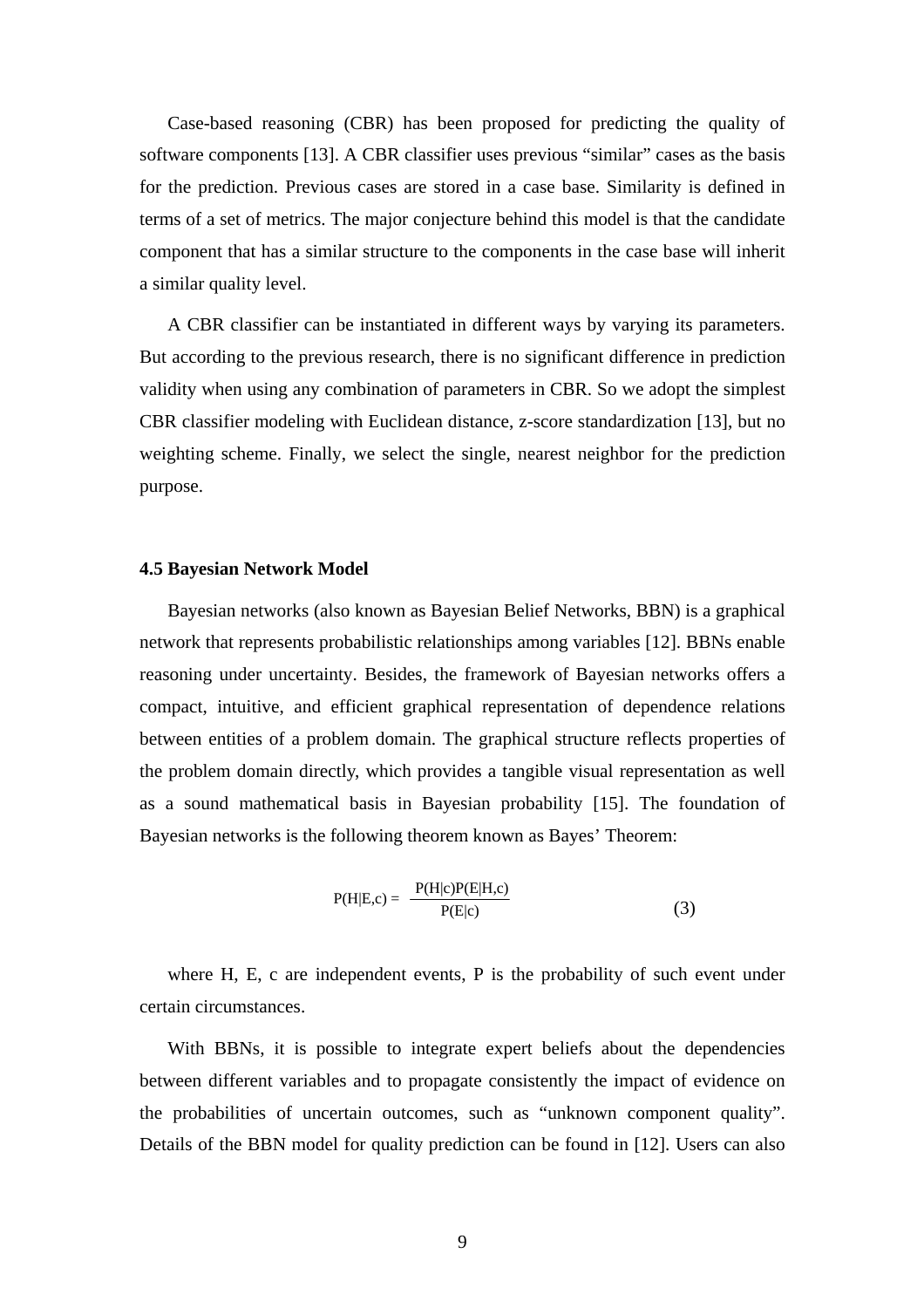define their own BBN models in ComPARE and compare the results with other models.

#### **5. Prototype**

Under the framework that we have described, we prototyped a specific version of ComPARE which targets software components developed by the Java language. Java is one of the most popular languages used in off-the-shelf components development today, and it is a common language binding in the three standard architecture of component-based software development: CORBA, DCOM and Java/RMI. The prototype is composed of eight major functional areas:

- 1. File Operations ("File" menu)
- 2. Selecting Metrics ("Metrics" menu)
- 3. Selecting Criteria ("Criteria" menu)
- 4. Model selection and definition ("Models" menu)
- 5. Model Validation ("Validation" menu)
- 6. Display result ("Display" menu)
- 7. Windows switch ("Windows" menu)
- 8. Help system ("Help" menu)

The details of each function are described in the following sections.

## **5.1 File Operation**

There are three operations that can be performed in the File menu. They are: "New", "Open" and "Exit". "New" closes the current component-based system under evaluation and clears the buffer. "Open" navigates through the directory to select a component-based system for assessment. "Exit" provides a normal exit to the quality assessment procedure of ComPARE.

## **5.2 Selecting Metrics**

User can select the metrics they want to collect for the opened component-based system. There are three categories of metrics available: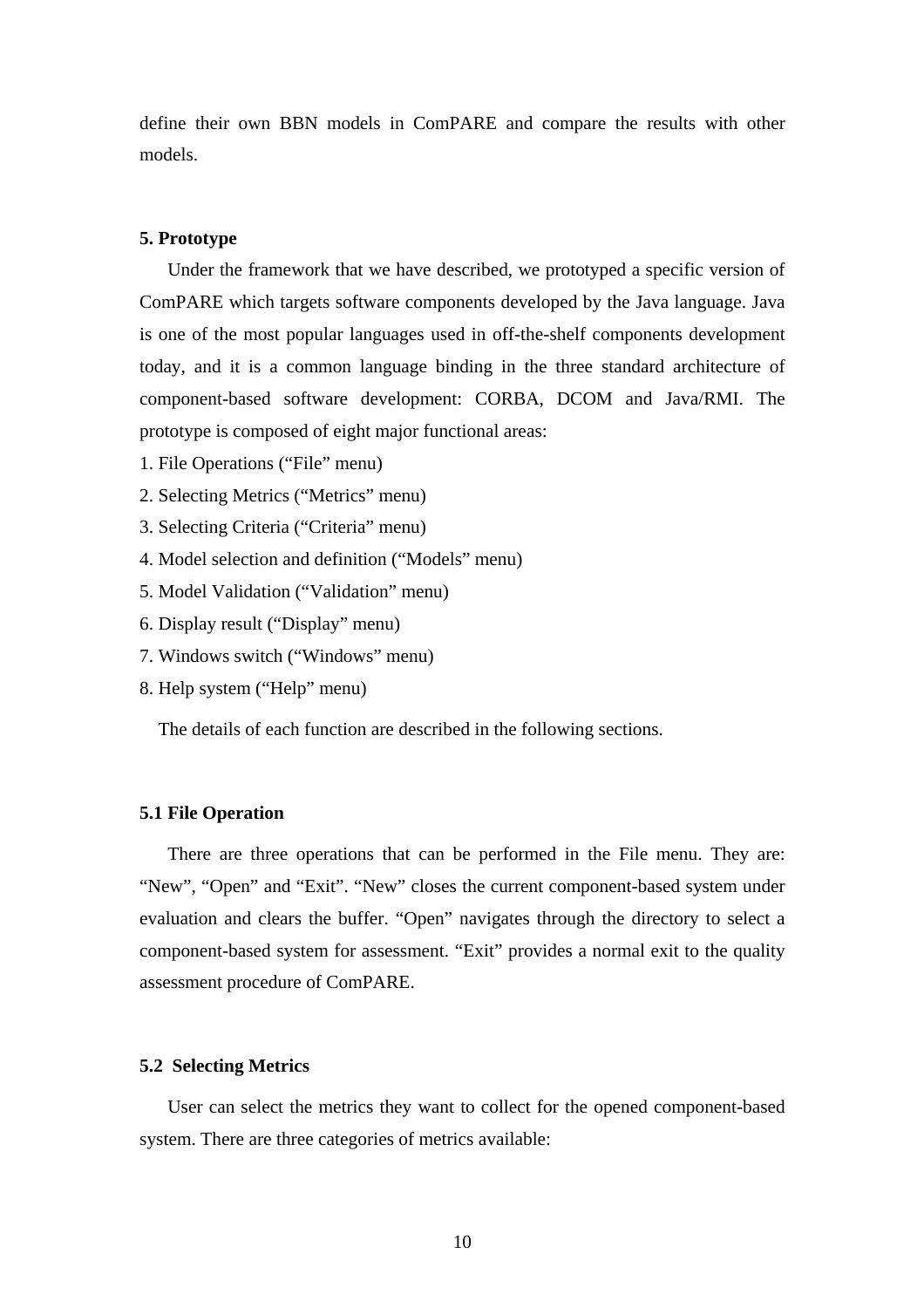- 1. Process Metrics: containing the time, effort and change report in development procedure. These data items can also be can be input by the user.
- 2. Static Metrics: including all the code metrics, such as complexity, coupling, cohesion and inheritance metrics.
- 3. Dynamic Metrics: collecting the data when executing the current component.

#### **5.3 Selecting and Weighing Criteria**

After computing the different metrics, users need to select and weigh the criteria on these metrics before using them in the reliability modeling. Each metric can be selected or omitted, and if selected, be marked with the weight between 0 and 100%. Such information will be used as input parameter later in the quality prediction models.

## **5.4 Models Selection and Definition**

The Models operations allow users to select or define the model they would like to perform in the evaluation. Five types of models are available for the users to select: 1) "Summation Form" establishes a model by using the sum of the selected metrics; 2) "Product Form" constructs a model by using the product of the selected metrics; 3) "Tree Form" uses a classification tree to determine the quality of a component according the value range of the selected metrics; 4) "Case-Based Reasoning" builds the simplest CBR classifier for modeling purpose; and 5) "Bayesian Network" constructs BBN modeling based on Bayesian probability. The users should give the probability of each item related to the overall quality of the candidate component.

#### **5.5 Model Validation**

The Validation menu includes "Model Comparison", "Validation Criteria" and "Summary", allowing comparisons between different models and with respect to actual software failure data. These operations facilitate the users to compare the different results based on chosen subset of the software failure data under certain validation criteria.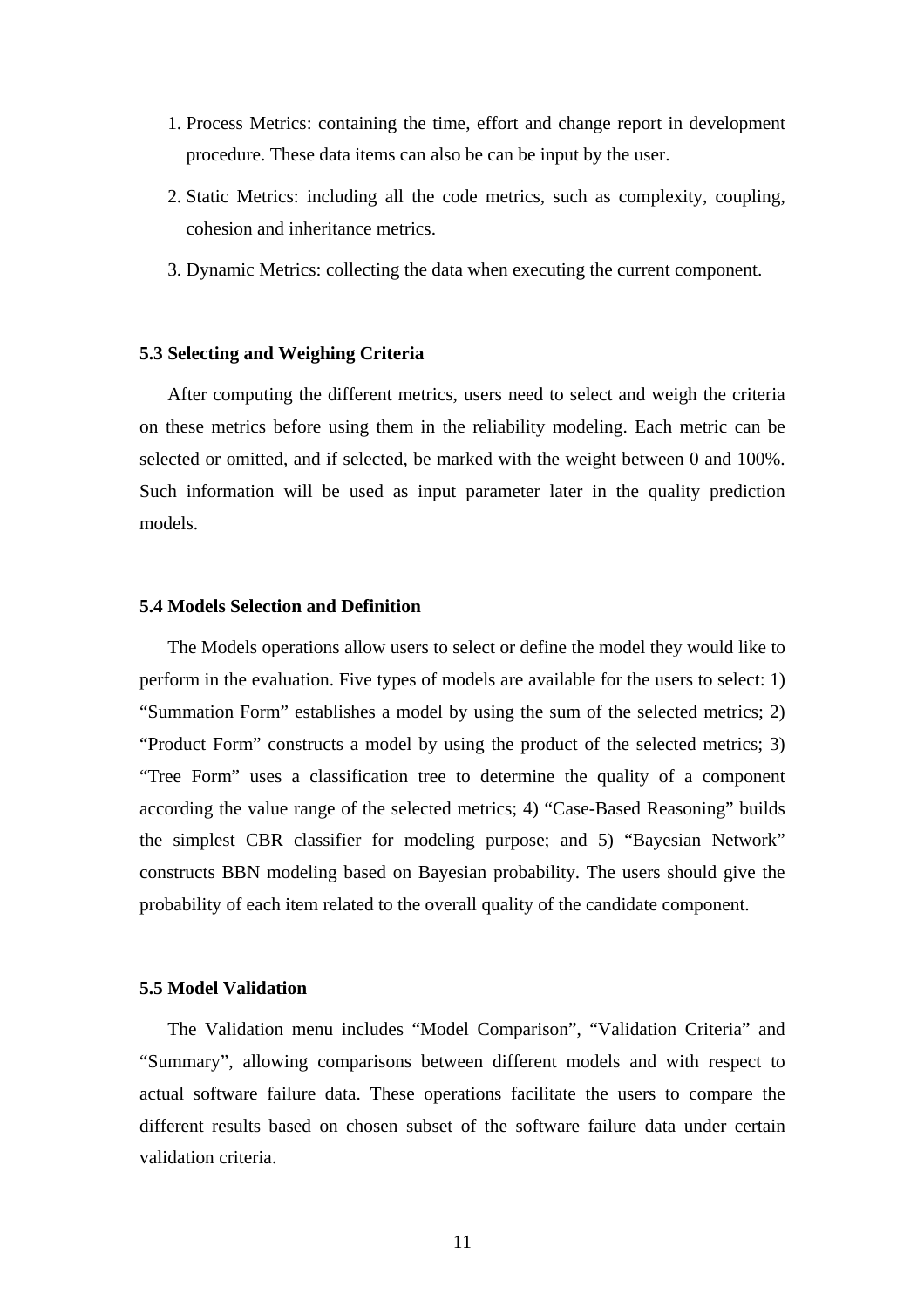The comparisons between different models in their predictive capability are summarized in a summary table. Model Validation operations are activated only when the software failure data are available.

#### **5.6 Display Result**

The Display menu shows the result of metrics and modeling. "Metrics result" shows the computed metrics in the "Computing metrics", whereas "Overall quality" gives the quality score to category the current component as well as the overall system.

#### **5.7 Windows switch**

The Windows menu is for users' convenience, allowing them to switch between different windows, such that metric computation, model definition, and source code display can be conducted concurrently.

#### **5.8 Help system**

The Help operation provides online assistance by allowing users to search for ComPARE operations and to read the guidelines and descriptions of the major functions.

#### **5.9 Graphical User Interface of ComPARE**

 Figure 3 and Figure 4 show screen dumps for the describe ComPARE prototype tool. It can be seen that the computation of various metrics for software components and application of quality prediction models is a straightforward process. Users also have flexible choices in selecting and defining different models. The combination of simple operations and a variety of quality models makes it easy for users to identify an appropriate prediction model for a given CBSD system with its included components.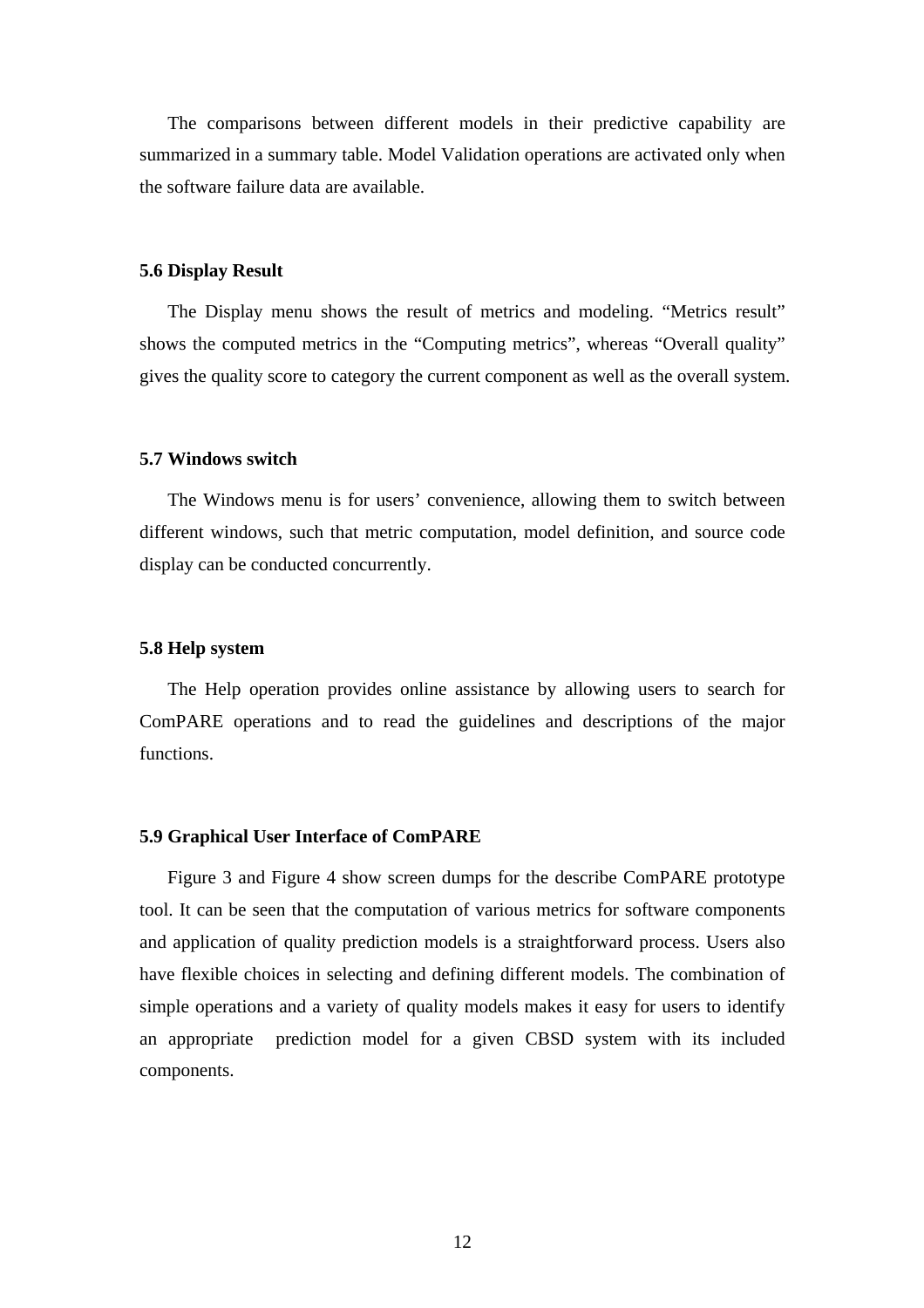

**Figure 3. GUI of ComPARE for metrics, criteria and tree model** 



**Figure 4. GUI of ComPARE for prediction display, risky source code and result statistics** 

## **7. Conclusions**

Component-based technology has drawn tremendous attentions from developers nowadays. The key problem in component-based software development is finding a way to certify the quality of individual components, as well as the overall system under an integrated framework.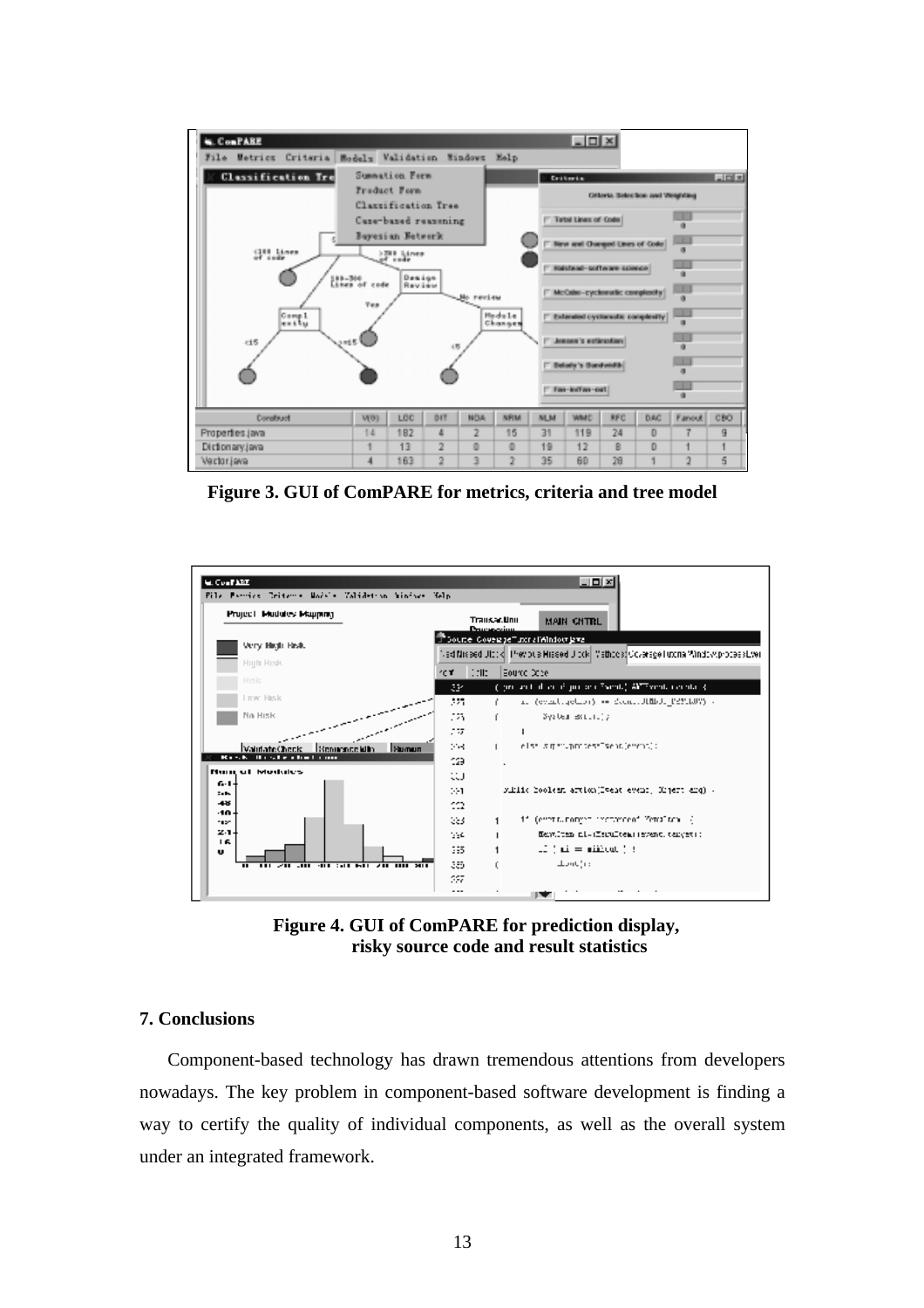In this paper, we propose a generic quality assessment environment for software components: ComPARE. ComPARE collects process metrics, static code metrics and dynamic metrics for software components, integrates reliability assessment models from different techniques used in current quality prediction area, and validates these models against the failure data collected in real life. ComPARE can be used to assess real-life off-the-shelf components and to evaluate and validate the models selected for their evaluation. The overall CBSD system can then be composed and analyzed seamlessly. In summary, ComPARE can be an effective environment to promote component-based program construction with proper reliability evaluation and quality assurance.

## **8. References**

- [1] J.Vincent, A.Waters and J.Sinclair, *Software Quality Assurance (Volume1 Practice and Implementation),* Prentice Hall, New Jersey, 1988.
- [2] M.R.Lyu (ed.), *Handbook of Software Reliability Engineering,* McGraw-Hill, New York, 1996.
- [3] J.Voas and J.Payne, "Dependability Certification of Software Components," *The Journal of Systems and Software,* 52, pp.165-172, 2000,
- [4] S.M.Yacoub, H.H.Ammar and T.Robinson, "Dynamic Metrics for Object Oriented Designs," *Proceedings of Sixth International Software Metrics Symposium,* pp.50 –61, 1999.
- [5] N.E.Fenton and N.Ohlsson, "Quantitative Analysis of Faults and Failures in a Complex Software System," *IEEE Transactions on Software Engineering,* SE-26(8), pp.797 –814, Aug. 2000.
- [6] S.S.Gokhale and M.R.Lyu, "Regression Tree Modeling for the Prediction of Software Quality," *Proceedings of the Third ISSAT International Conference on Reliability and Quality in Design,* Anaheim, California, March 1997.
- [7] http://www.metamata.com, Jan. 2001.
- [8] http://www.klgroup.com, Jan. 2001.
- [9] J.Munson and T.Khoshgoftaar, "The Detection of Fault-Prone Programs," *IEEE Transactions on Software Engineering,* SE-18(5), May 1992.
- [10] A.A.Porter and R.W.Selby, "Empirically Guided Software Development Using Metric-Based Classification Trees," *IEEE Software,* pp. 46-53, Mar.1990.
- [11] L.C.Briand, V.R.Basili and C.Hetmanski, "Developing Interpretable Models for Optimized Set Reduction for Identifying High-Risk Software Components," *IEEE Transactions on Software Engineering,* SE-19(11), pp.1028-1034, Nov.1993.
- [12] N.E.Fenton and M.Neil, "A Critique of Software Defect Prediction Models**,"**  *IEEE Transactions on Software Engineering,* SE-25(5), pp.675-689, Oct. 1999.